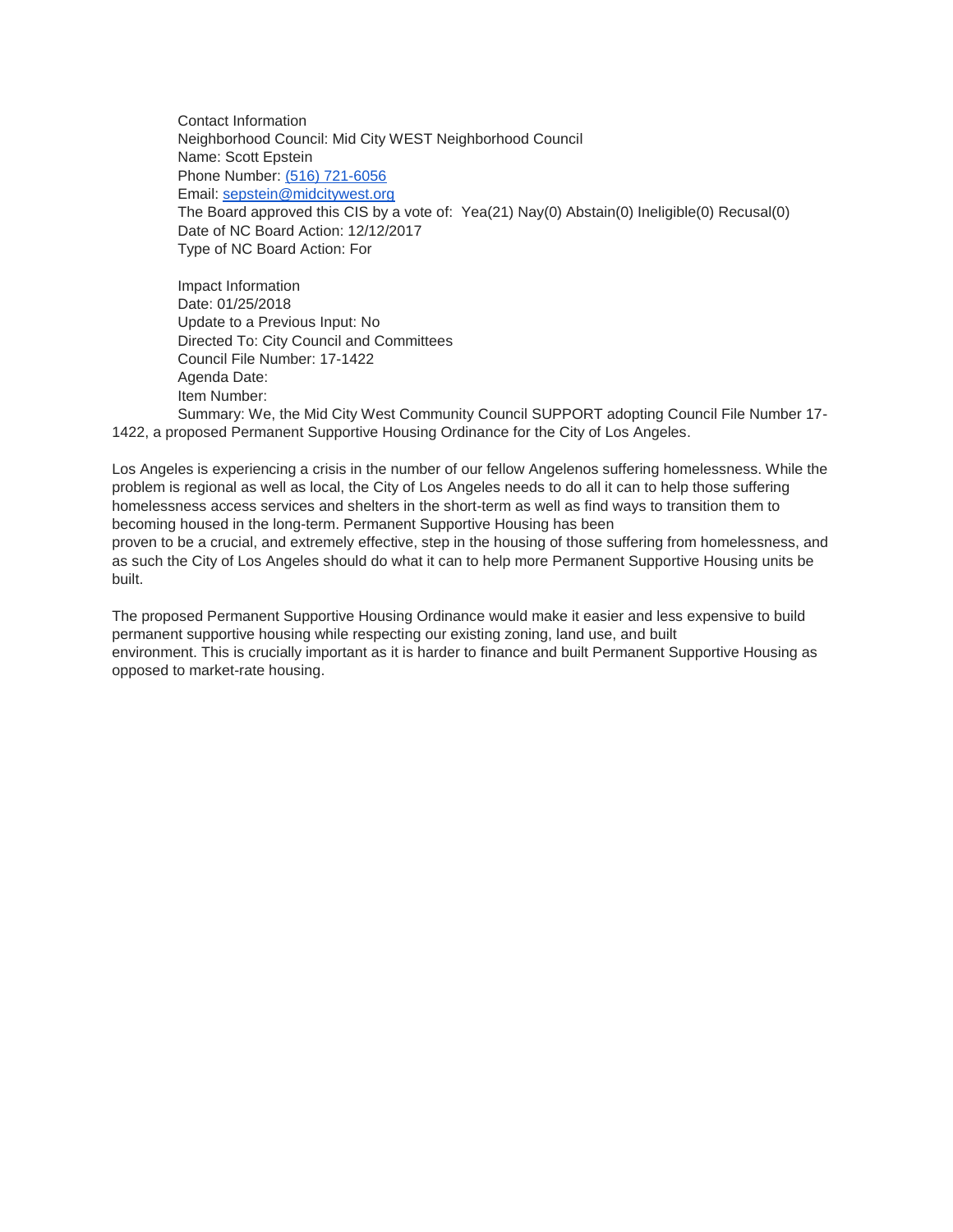

## **BOARD OF DIRECTORS 2016-2018**

Scott Epstein Chair

Andrew Jhun First Vice Chair

Angela Guzman Second Vice Chair

Amy Mucken **Secretary** Patrick Seamans Treasurer Susan Belgrade Mehmet Berker Ravi Bhatia Shem Bitterman Dina Brown Doug Cullum Heather Fox Liza Gerberding Michael Hilty Karen Hollis Dean Howell Christine Johnson Emily Uyeda Kantrim Keith Kirkwood Abraham Langer Steven Luftman David Mann Andy Meselson Paul Motschall Taylor Nichols

Joshua Paget Laura Petry

Scott Sale Marc Sigal Marc Sinnott David Sobel Nick Solish Don Whitehead Roque Wicker

Richard Risemberg

January 22, 2018

Honorable City Council c/o Office of the City Clerk Los Angeles City Hall 200 North Spring Street, 5th Fl Los Angeles, CA 90012-2601

## **Subject: Council File Number: 17-1422 Permanent Supportive Housing Ordinance (CPC-2017-3136-CA, ENV-2017-3137-MND)**

The Mid City West Community Council, an official Neighborhood Council of the City of Los Angeles, requests that the following Community Impact Statement be attached/added to Council File 17-1422 regarding a proposed Permanent Supportive Housing Ordinance (CPC-2017-3136-CA, ENV-2017-3137-MND) with the following motion:

We, the Mid City West Community Council SUPPORT adopting Council File Number 17-1422, a proposed Permanent Supportive Housing Ordinance for the City of Los Angeles.

Los Angeles is experiencing a crisis in the number of our fellow Angelenos suffering homelessness. While the problem is regional as well as local, the City of Los Angeles needs to do all it can to help those suffering homelessness access services and shelters in the short-term as well as find ways to transition them to becoming housed in the long-term. Permanent Supportive Housing has been proven to be a crucial, and extremely effective, step in the housing of those suffering from homelessness, and as such the City of Los Angeles should do what it can to help more Permanent Supportive Housing units be built.

The proposed Permanent Supportive Housing Ordinance would make it easier and less expensive to build permanent supportive